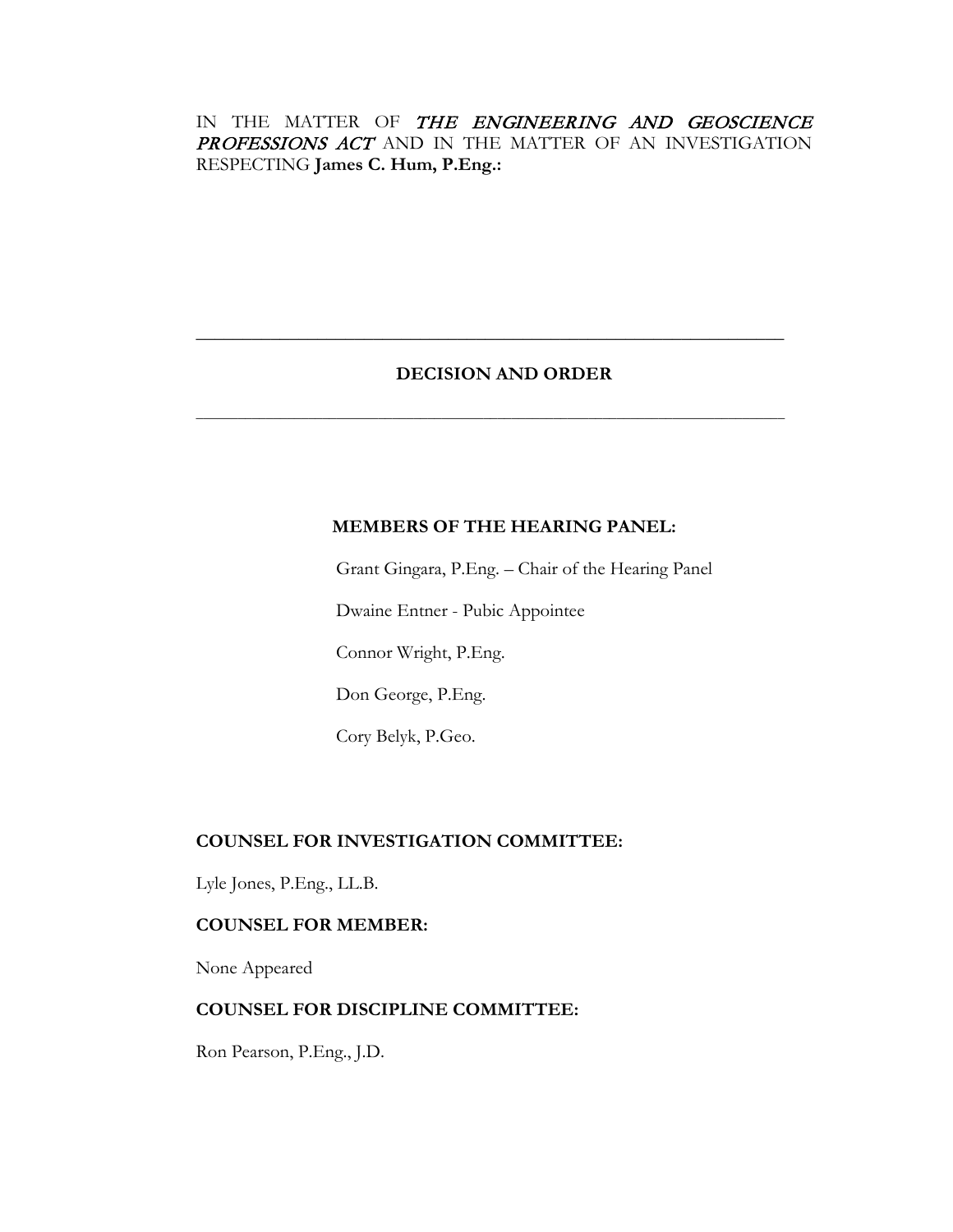**REPORT OF THE HEARING PANEL APPOINTED AND EMPOWERED BY THE DISCIPLINE COMMITTEE OF THE ASSOCIATION OF PROFESSIONAL ENGINEERS AND GEOSCIENTISTS OF SASKATCHEWAN PURSUANT TO** SECTIONS 33, 34, AND 35 OF THE CURRENT ENGINEERING AND GEOSCIENCE PROFESSIONS ACT, AND SECTION 22(4) OF THE CURRENT ENGINEERING AND GEOSCIENCE PROFESSIONS REGULATORY BYLAWS, **TO HOLD A HEARING INTO THE CONDUCT OF JAMES C. HUM, P.ENG.**

### **The Complaint**

The following complaints were made by the Investigation Committee of the Association of Professional Engineers and Geoscientists of Saskatchewan ("*The Association*") pursuant to the provisions of Subsection 32(3)(a) of **The Engineering** and Geoscience Professions Act (*herein known as* "The Act"*)* with respect to the conduct/competence of James C. Hum, P.Eng.:

- 1. Mr. James C. Hum's design of posts and associated anchorages were deficient, and that the design of guardrail did not comply with the BC Building Code and applicable CSA/CGSB 12.20-M89 standard amounting to professional incompetence as defined by section 29 of *The Act* and his conduct was not in compliance with the standard of practice expected of a professional engineer contrary to the provisions of subsection 20(2)(b) of *The Regulatory Bylaws*: offer services, advise on or undertake professional assignments only in areas of their competence and practice in a careful and diligent manner.
- 2. Mr. James C. Hum's inspection of an existing lock block retaining wall was deficient, his opinion expressed as to its construction was based on insufficient data and analysis amount to professional incompetence as defined by section 29 of *The Act* and his conduct was not in compliance with the standard of practice expected of a professional engineer contrary to the provisions of subsection 20(2)(b) of *The Regulatory Bylaws*: offer services, advise on or undertake professional assignments only in areas of their competence and practice in a careful and diligent manner.
- 3. Mr. James C. Hum's design of a 21 foot high retaining wall was deficient and lacked necessary detail; that there were deficiencies in the design of a house with respect to seismic loads; and that there was insufficient geotechnical analysis with respect to the stability of the excavated slopes amounting to professional incompetence as defined by section 29 of *The Act* and his conduct was not in compliance with the standard of practice expected of a professional engineer contrary to the provisions of subsection 20(2)(b) of *The Regulatory Bylaws*: offer services, advise on or undertake professional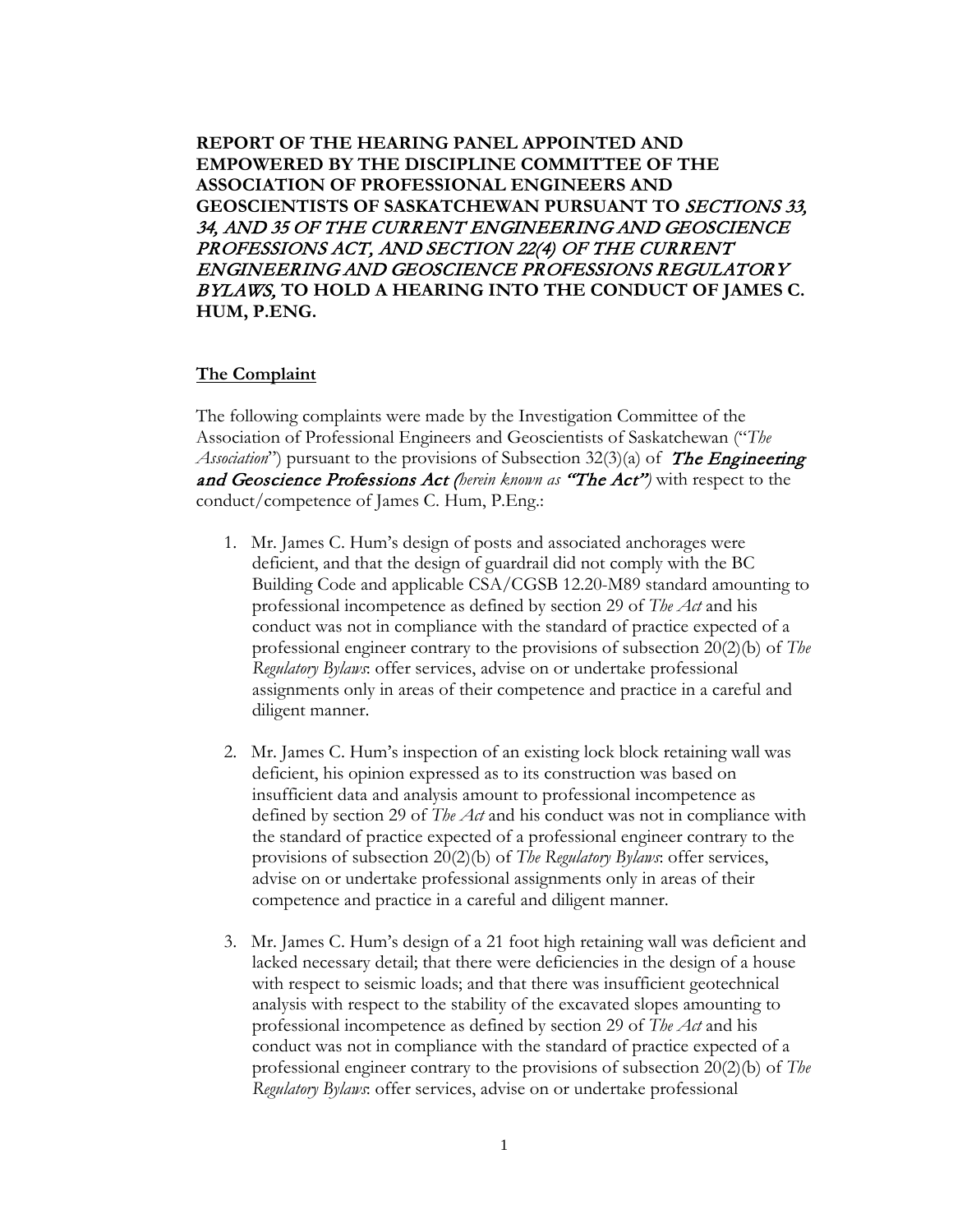assignments only in areas of their competence and practice in a careful and diligent manner.

4. The design of the attachment of the sign to the building sealed by Mr. James C. Hum was deficient and that an incorrect analysis had been used amounting to professional incompetence as defined by section 29 of *The Act*  and his conduct was not in compliance with the standard of practice expected of a professional engineer contrary to the provisions of subsection 20(2)(b) of *The Regulatory Bylaws*: offer services, advise on or undertake professional assignments only in areas of their competence and practice in a careful and diligent manner.

### Particulars:

On September 5, 2013 Mr. James C. Hum, P.Eng. was found guilty of unprofessional conduct by a Discipline Committee Panel of the Association of Professional Engineers and Geoscientists of British Columbia (APEGBC) under authority of the *Engineers and Geoscientists Act,* R.S.B.C. 1996, C. 116.

The allegations of incompetence and unprofessional conduct against the member James C. Hum, P.Eng. by APEGBC are found in four Amended Notices of Inquiry dated 24 May 2013. The four Notices pertain to separate matters and arise from separate complaints to APEGBC. They are referred to as the "Guardrail Matter", the "House Matter", the "Wall Matter" and the "Sign Matter."

The findings of the Discipline Committee Panel of APEGBC are found in the Discipline Panel Order on Penalty and Costs dates August 27, 2013.

### **The Discipline Committee**

At its meeting held on November 3, 2016, the Discipline Committee received reports from the Investigation Committee and appointed Grant Gingara, P.Eng., Dwaine Enter, Connor Wright, P.Eng., Cory Belyk, P.Geo., Don George, P.Eng. to constitute a Hearing Panel to hear the complaints against James C. Hum, P.Eng.

#### **The Discipline Hearing**

A notice of Discipline Hearing attached as Exhibit "1" was served to James C. Hum, P. Eng. pursuant to the current *Engineering and Geoscience Professions Act* (herein known as "The  $Act$ ) and the current Engineering and Geoscience Professions Bylaws (herein known as " The Bylaws"), with respect to the above complaints.

The Discipline Hearing was convened at **10:00 am** on **November 23, 2016** at the Royal Executive Suites, 4025 Albert Street, Regina, Saskatchewan, Canada, S4S 3B6.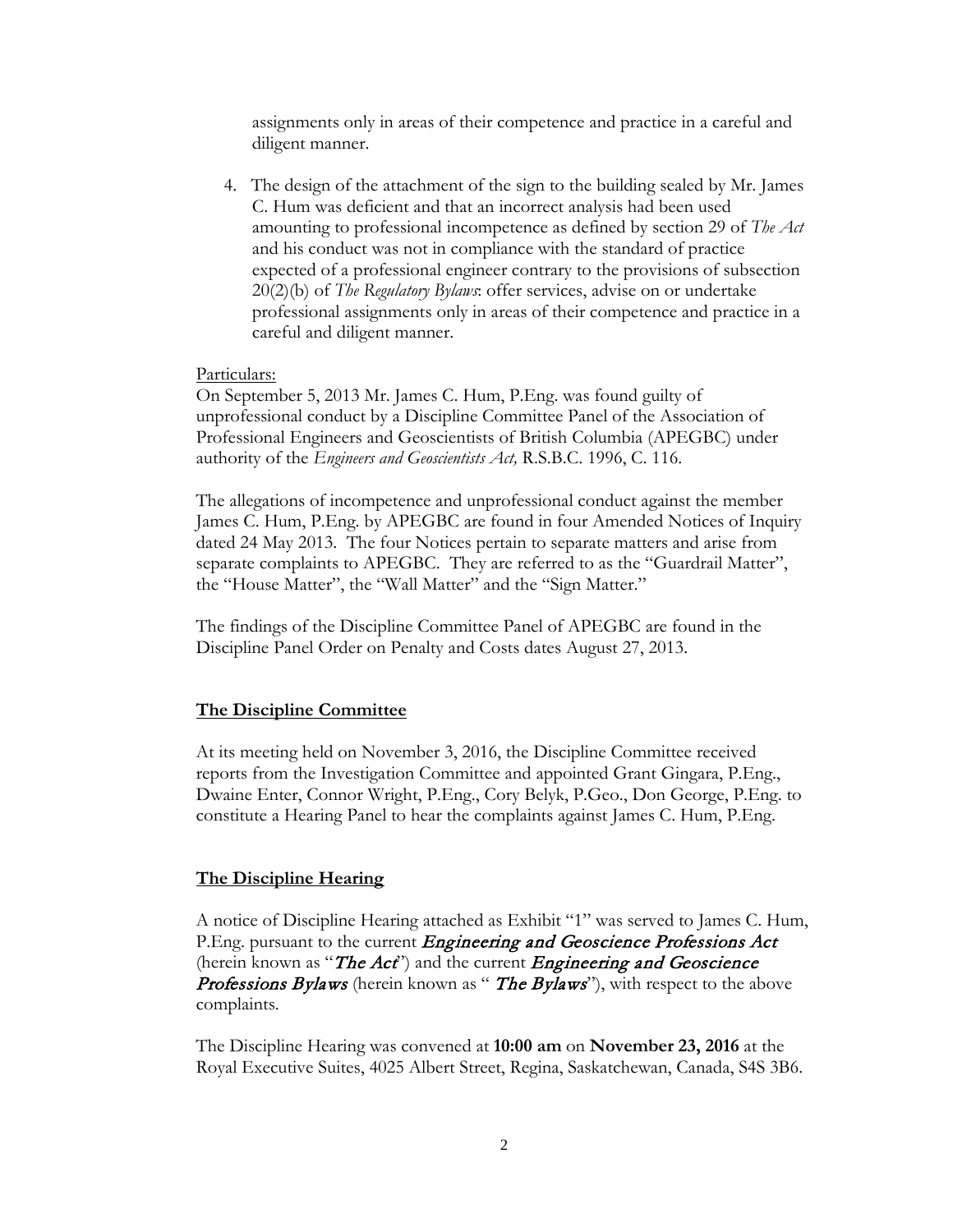The Investigation Committee was represented by **Lyle Jones, P.Eng., LL.B.** and **Chris Wimmer, P.Eng., FEC**, Director, Professional Standards.

Royal Reporting Services Ltd. provided a court recorder, and the proceedings were recorded. The court recorder was **Chantalle Stapelton**.

Mr. Jones advised the Hearing Panel that formal Proof of Service of the Notice of the Discipline Hearing to James C. Hum, P.Eng. had not yet been received by the Association. Mr. Jones advised that he had been in contact with James C. Hum, P.Eng. who had advised him that he had been served and neither he nor Counsel would be attending the Discipline Hearing. Mr. Jones asked James C. Hum, P.Eng. to provide written confirmation of service by email, which had not been received by the commencement of the hearing. Mr. Jones asked for, and was granted, a 30 minute recess to allow time to contact James C. Hum, P.Eng.

The recess began at 10:12 am.

The Panel reconvened at 10:45 am.

Mr. Jones advised that he had left a message for James C. Hum, P.Eng. at his office. Mr. Jones indicated that he was satisfied that service had been effected for the following reasons:

- 1. Mr. Jones had received a verbal confirmation from James C. Hum, P.Eng.; and
- 2. The bailiff firm had confirmed service with, and forwarded their invoice to, The Association.

Mr. Jones gave an undertaking to provide the Affidavit of Service from the bailiff to the Panel upon receipt.

After a brief deliberation, the Hearing Panel concluded that there was reasonable Proof of Service and decided to proceed with the Discipline Hearing on the understanding that any final disposition would be conditional upon receiving the Affidavit of Service. An email confirming service was received from James C. Hum, P.Eng. during the course of the Discipline Hearing.

The following Exhibits were entered into evidence and are appended hereto:

- 1. Notice of Discipline Hearing dated October 27, 2016.
- 2. Email from Janice Spraggs, dated November 1, 2016 confirming that James C. Hum, P.Eng. had been personally served and a copy of invoice from Canadian Process Serving Inc. dated November 11, 2016.
- 3. Report to the Discipline Committee from the Investigation Committee on file 33-13-02, dated October 25, 2016.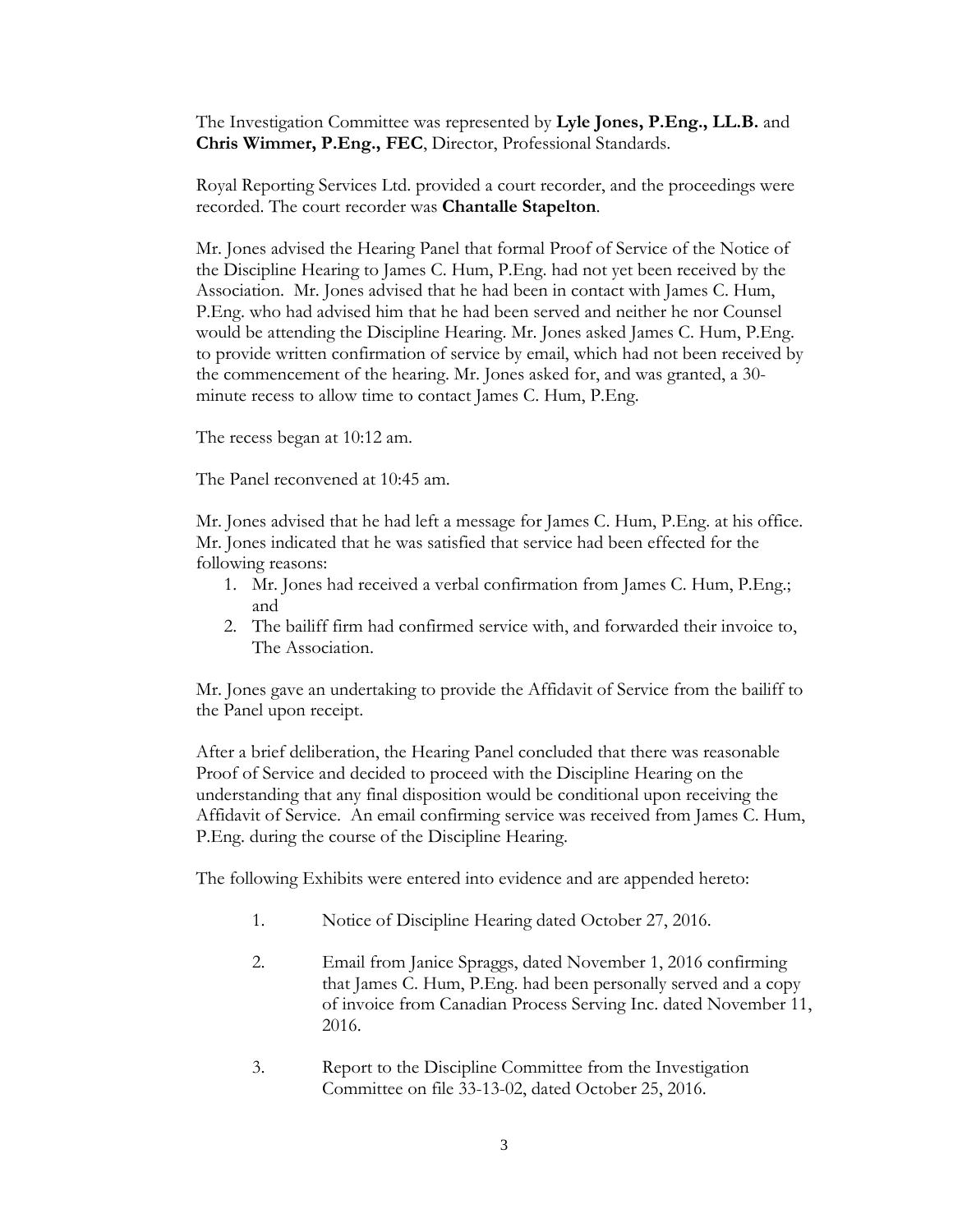- 4. Certificate of APEGS' Registrar dated January 14, 2015 re: Council motion passed October 11, 2013 to investigation the conduct of James C. Hum, P.Eng.
- 5. APEGBC Determination dated August 12, 2013.
- 6. APEGBC Discipline Panel Order on Penalty and Costs dated September 5, 2013.
- 7. Memorandum from Robert H. McDonald, P.Eng., Director of Membership and Legal Services dated September 12, 2014 ("Threshold Analysis").
- 8. Letter from Robert McDonald, P.Eng., MBA, LL.B., FEC, FGC(Hon), FCSSE, Executive Director & Registrar to James C. Hum, P.Eng. dated August 4, 2016 – Notice of Pre-Hearing Conference.
- 9. Letter from Rusti-Ann Blanke to Chris Wimmer, P.Eng., FEC Director of Professional Standards – Mediator Report on Mediation.
- 10. Email from James C. Hum, P.Eng. to Mr. Jones confirming receipt of Notice of Hearing, dated November 23, 2016.
- 11. Decision and Order of the APEGS Hearing Panel dated January 22, 2015.

## Summary of Evidence as Determined by the Hearing Panel

The whole of the evidence available to the Hearing Panel is contained in Exhibits 1 thru 11. These documents confirm the actions of James C. Hum, P.Eng., which are alleged by the Investigation Committee to constitute professional misconduct and professional incompetence.

### **Evidence Presented as Determined by the Hearing Panel**

Evidence introduced during the Hearing is contained in Exhibits 1 thru 11 which are attached to this Decision and Order.

### **Analysis and Judgment**

Section 29 of **The Act** defines professional incompetence as follows:

"Professional incompetence is a question of fact, but the display by a member of: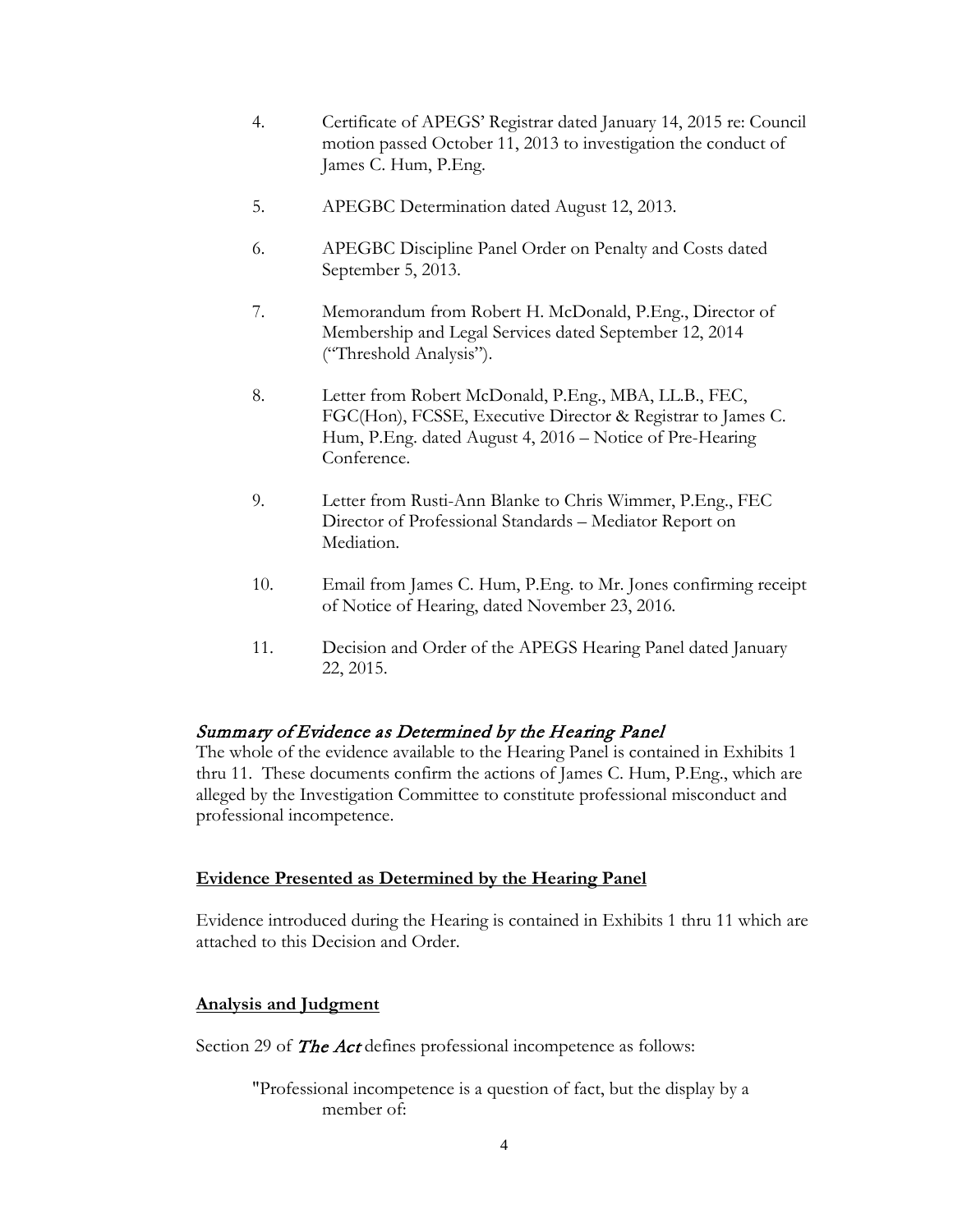- (a) a lack of knowledge, skill or judgment; or
- (b) a disregard for the welfare of members of the public served by the profession;

of a nature or to an extent that demonstrates that the member is unfit to continue in the practice of the profession, is professional incompetence within the meaning of this Act."

## AND

Section 30 of The Act defines professional misconduct as follows:

"Professional misconduct is a question of fact, but any matter, conduct or thing, whether or not disgraceful or dishonorable, is professional misconduct within the meaning of this Act if:

- (a) it is harmful to the best interests of the public or the members:
- (b) it tends to harm the standing of the profession;
- (c) it is a breach of this Act or the Bylaws, or
- (d) it is a failure to comply with an order of the investigation committee, the discipline committee or council."

The Panel adopts the analysis, including that of called-upon expert witnesses, and judgement contained in the:

- 1. APEGBC Determination dated August 12, 2013;
- 2. APEGBC Discipline Panel Order on Penalty and Costs dated September 5, 2013; and
- 3. APEGS Decision and Order dated January 22, 2015.

## **Professional Incompetence**

There were four cases of James C. Hum, P.Eng.'s conduct examined by APEGBC. These cases were referred to as:

- 1. The Guardrail Matter;
- 2. The Wall Matter;
- 3. The House Matter; and
- 4. The Sign Matter.

The APEGBC Discipline Panel found that in the:

- 1. Guardrail Matter, the design of the guardrail did not comply with the BC Building Code and applicable CSA standards;
- 2. Wall Matter, James C. Hum, P.Eng.'s inspection was deficient and his opinion was based on insufficient data and analysis;
- 3. House Matter, the design of a retaining wall was grossly deficient and lacked necessary detail, there were deficiencies in the design with respect to seismic loads and that there was insufficient geotechnical analysis with respect to the stability of excavated slopes; and
- 4. Sign Matter, the design of the attachment of the sign to the building was deficient and incorrect analysis had been used.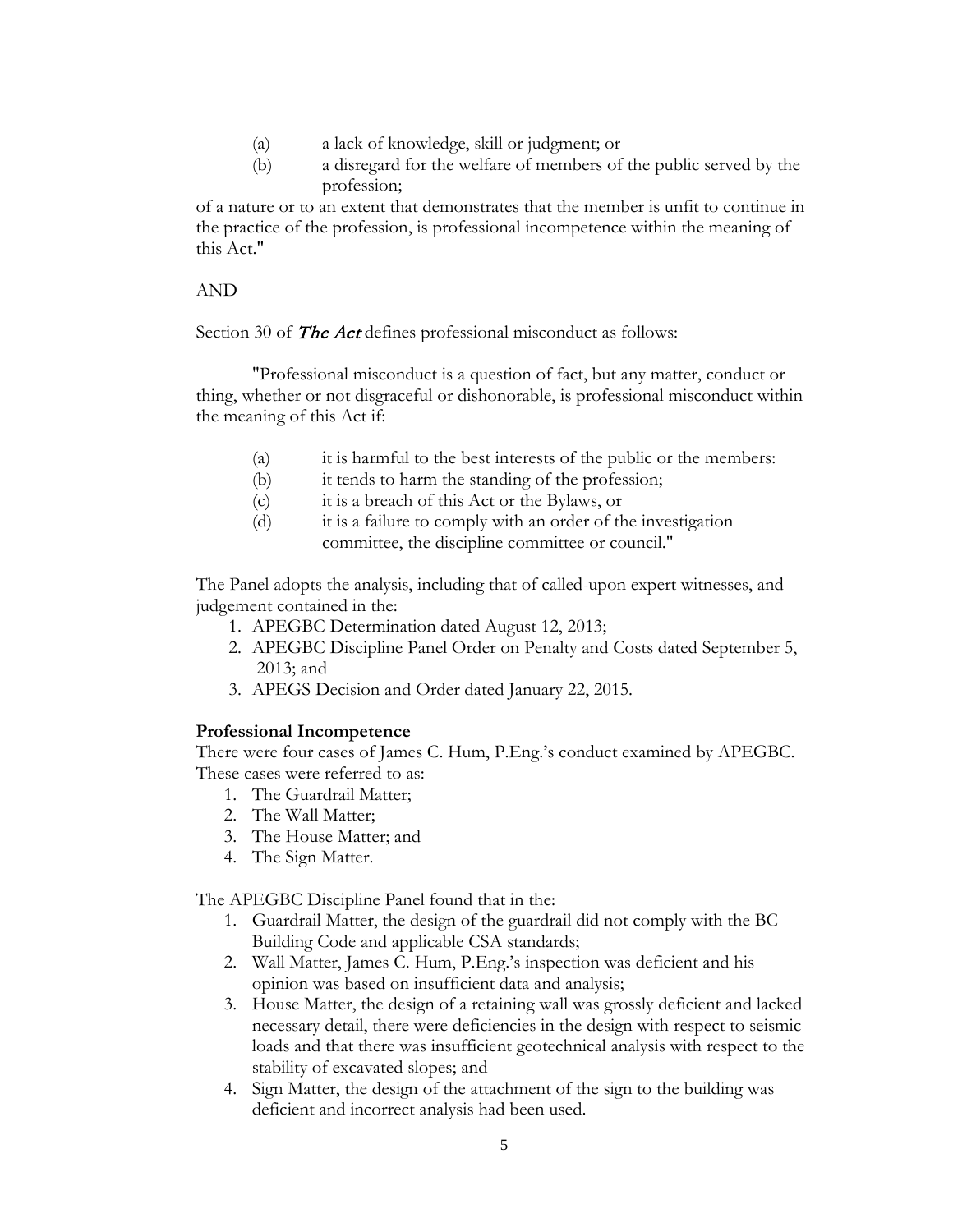The APEGBC Discipline Panel found that James C. Hum, P.Eng. was guilty of Unprofessional Conduct in his design, and to be non-compliant with the practice expected of a Professional Engineer practicing in BC undertaking similar works at that time. The Saskatchewan Act does not use the terminology "Unprofessional Conduct". However, the Association's Hearing Panel is of the view that James C. Hum, P.Eng.'s conduct in BC falls within the definition of "Professional Incompetence" under *The Act.* The APEGS Discipline Hearing Panel finds that James C. Hum, P.Eng.'s actions in BC displayed a:

• Lack of knowledge, skill and judgement; and

• Disregard for the welfare of members of the public served by the Profession of a nature and extent that the member is unfit to continue in the practice of Professional Engineering in Saskatchewan.

The Hearing Panel found that Mr. James C. Hum, P.Eng. is guilty of Professional Incompetence within the meaning of Section 29 of *The Act*.

#### **Professional Misconduct**

Section 20(2) of *The Regulatory Bylaws* states:

"…Members and Licensees shall…

(b) offer services, advice on or undertake professional assignments only in areas of their competence and practice in a careful and diligent manner…"

The Discipline Hearing Panel is of the view that James C. Hum, P.Eng.'s conduct, as evidenced above, was in violation of Section 20(2)(b) of *The Regulatory Bylaws*.

Under Section 30(c) of *The Act*, a breach of the Act or the Bylaws is defined as Professional Misconduct, and therefore, James C. Hum, P.Eng. is guilty of Professional Misconduct.

The Hearing Panel accepted the following as additional evidence of Professional Misconduct:

- 1. On August 8, 2016, **James C. Hum, P.Eng.** received a registered letter dated August 4, 2016 from Robert McDonald, P.Eng., MBA, LL.B., FEC, FGC(Hon), FCSSE, Executive Director and Registrar, notifying him of a Pre-Hearing Conference of September 15, 2016. In Exhibit 9, Rusti-Ann Blanke, an independent mediator, in her report, advised that James C. Hum, P.Eng., did not appear and that in her opinion, James C. Hum, P.Eng. was provided ample opportunity to participate in the mediation Pre-Hearing Conference. She stated that he chose not to make contact with any of the parties; and
- 2. James C. Hum, P.Eng. personally confirmed receipt of the Notice of Discipline Hearing dated 27 October 2016 via email exchange with Mr. Jones. James C. Hum, P.Eng. failed to appear at the hearing on November 23, 2016, either in person or represented by Counsel.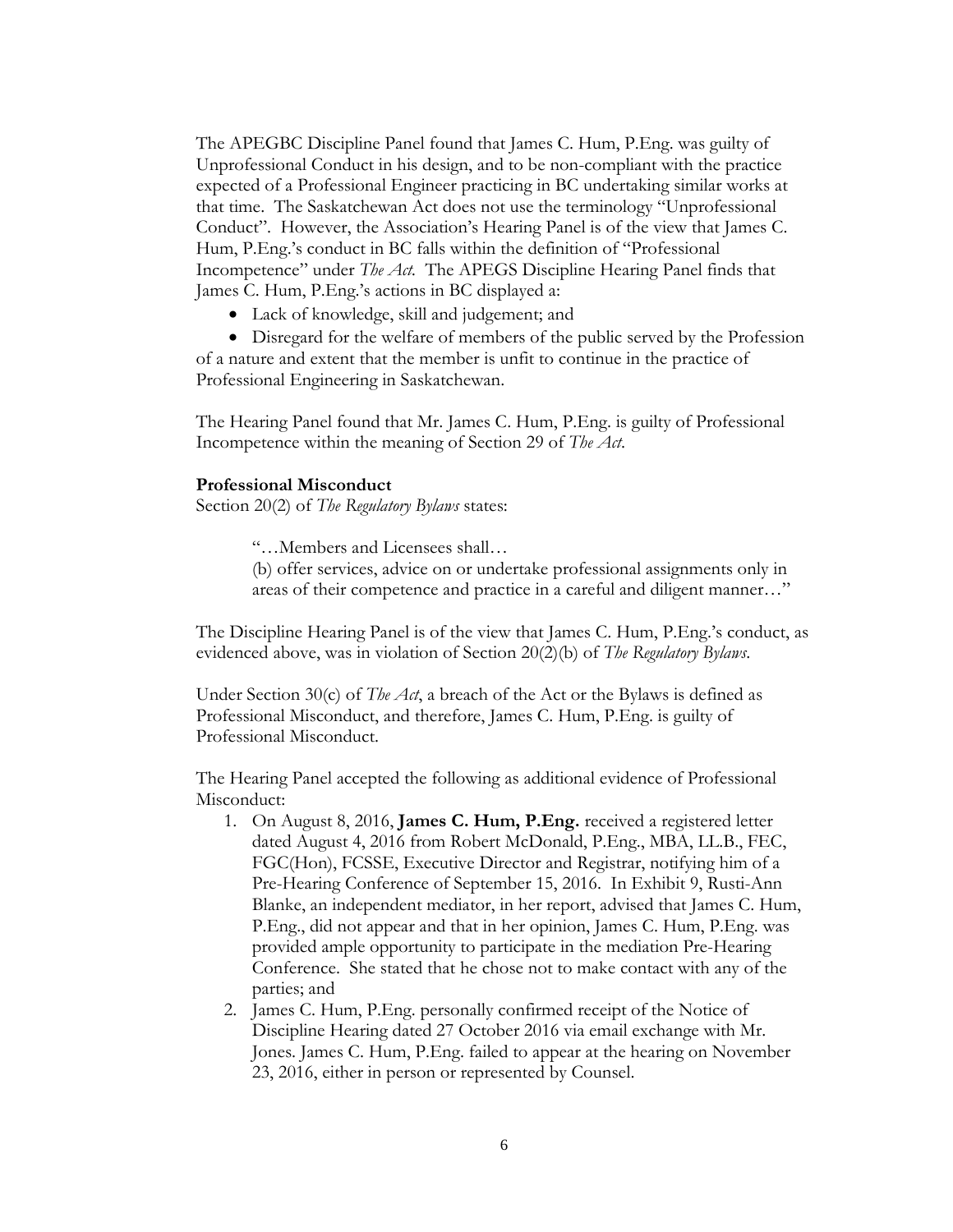James C. Hum, P.Eng.'s failure to appear or otherwise to respond to the process is further evidence of Professional Misconduct and the Hearing Panel has concluded that Professional Misconduct has been proven.

## **Decision and Order**

The Hearing Panel has found that both professional incompetence and professional misconduct were proven against **James C. Hum, P.Eng.** The following orders of the hearing panel, on the facts of this case, would be applicable to **James C. Hum, P.Eng.,** for proof of either professional incompetence or professional misconduct. The Hearing Panel has not made additional orders because both professional incompetence and professional misconduct were proven. Therefore the disposition under Section 29 *The Act* and the disposition under Section 30 of *The Act* shall be the same and concurrent.

The Hearing Panel orders as follows:

- 1. **James C. Hum, P.Eng.** is hereby reprimanded for professional incompetence and professional misconduct.
- 2. **James C. Hum, P.Eng.** is hereby suspended as a member of the Association of Professional Engineers and Geoscientists of Saskatchewan, and is hereby prohibited from using the title "Professional Engineer" and/or "P.Eng.", pending:
	- a) Compliance with existing disciplinary orders of APEGBC resulting in his being eligible for reinstatement as a member of APEGBC without conditions;
	- b) Compliance with existing disciplinary orders of APEGS and other jurisdictions resulting in his being eligible for reinstatement as a member in those jurisdictions without conditions;
	- c) Attendance at the Association's Law & Ethics Seminar and successful completion of the Association's Professional Practice Exam or similar exam administered by a Canadian Provincial Association of Professional Engineers, acceptable to the Association by December 31, 2017.
- 3. **James C. Hum, P.Eng.** is hereby ordered to pay a share of the investigation and discipline costs to the Association to a maximum amount of \$10,000, to be paid within 90 days of the date of this order, in accordance with Section 35(1)(2)(a)(ii) of *The Act*.
- 4. That the particulars of this disposition and sentencing be published in *The Professional Edge*, with names.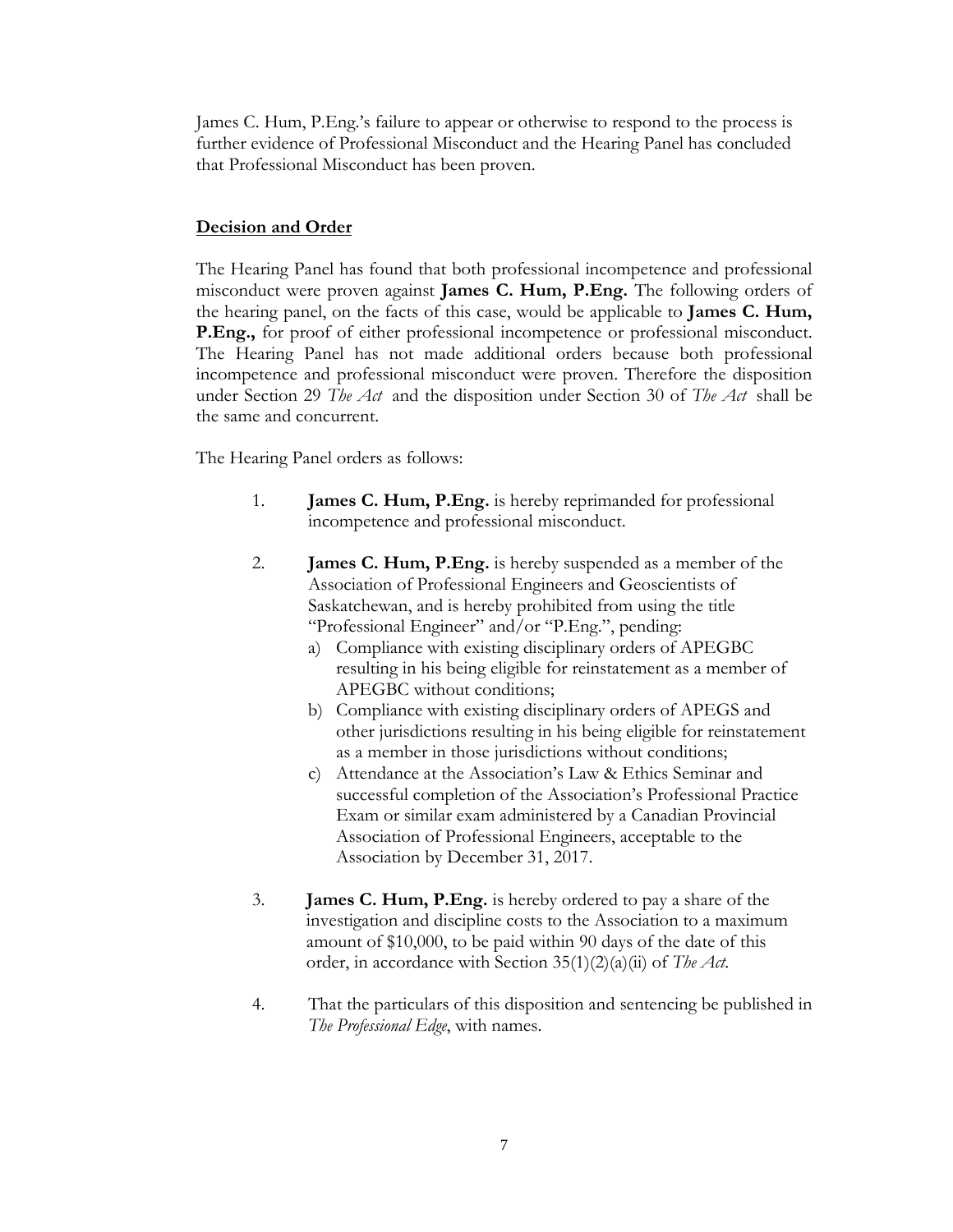Failure to comply with any of the foregoing orders of the Hearing Panel shall disqualify **James C. Hum, P.Eng.** from being eligible to apply for re-instatement of his membership in the Association of Professional Engineers and Geoscientists of Saskatchewan and he shall remain suspended until the orders have been complied with.

Respectfully submitted and ordered on behalf of the Discipline Committee at

Regina, Saskatchewan, Canada, this 8th day of December 2016.

Grant Gingara, P.Eng. - Chair, Hearing Panel

 $\overline{\phantom{a}}$  , where  $\overline{\phantom{a}}$  , where  $\overline{\phantom{a}}$  , where  $\overline{\phantom{a}}$ 

 $\overline{\phantom{a}}$  , where  $\overline{\phantom{a}}$  , where  $\overline{\phantom{a}}$  , where  $\overline{\phantom{a}}$ 

 $\overline{\phantom{a}}$  , where  $\overline{\phantom{a}}$  , where  $\overline{\phantom{a}}$  , where  $\overline{\phantom{a}}$ 

 $\overline{\phantom{a}}$  , where  $\overline{\phantom{a}}$  , where  $\overline{\phantom{a}}$  , where  $\overline{\phantom{a}}$ 

 $\overline{\phantom{a}}$  , where  $\overline{\phantom{a}}$  , where  $\overline{\phantom{a}}$  , where  $\overline{\phantom{a}}$ 

Dwaine Entner, Public Appointee - Member, Hearing Panel

Cory Belyk, P.Geo. - Member, Hearing Panel

Don George, P.Eng. - Member, Hearing Panel

Connor Wright, P.Eng. - Member, Hearing Panel

Please refer to attached page for signatures.